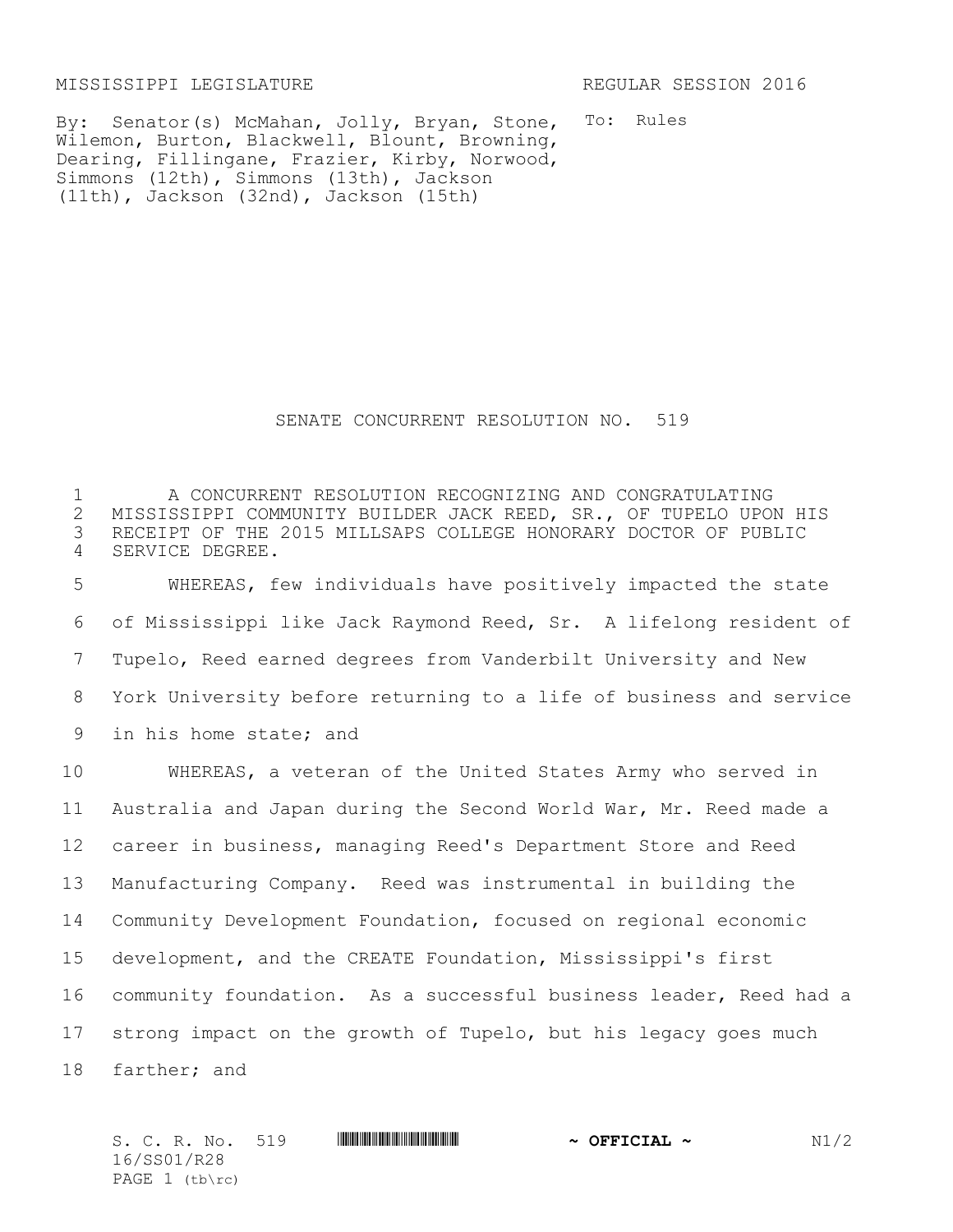WHEREAS, efforts to desegregate schools in the 1970s challenged communities across Mississippi, but Reed courageously supported public education in his community and throughout the state. Governor William Winter acknowledged Mr. Reed's commitment to public education by naming him Chair of the Special Committee on Public Education, which laid the groundwork for the historic Education Reform Act of 1982; and

 WHEREAS, he later Chaired Mississippi's first lay State Board of Education from 1982-1987, and was tapped by President George H.W. Bush to head the National Advisory Committee on Education Research and Improvement. His commitment to public education figured prominently in his campaign as the Republican nominee for Governor in 1987. The Mississippi Association of Partners in Education's Winter-Reed Partnership Award was established to honor the unique bipartisan relationship forged by Governor Winter and Jack Reed; and

 WHEREAS, active in the United Methodist Church, Reed served on the United Methodist National Commission on Religion and Race with then-Southern Christian Leadership Conference (SCLC) Chairman Joseph Lowery and other Civil Rights figures. He is a former member of the Millsaps Board of Trustees, past Chairman of the First United Methodist Church in Tupelo, and was among the founders of LIFT, Inc., one of the first community services agencies in Mississippi and home of Tupelo's Head Start Program; and

S. C. R. No. 519 \*SS01/R28\* **~ OFFICIAL ~** 16/SS01/R28 PAGE (tb\rc)